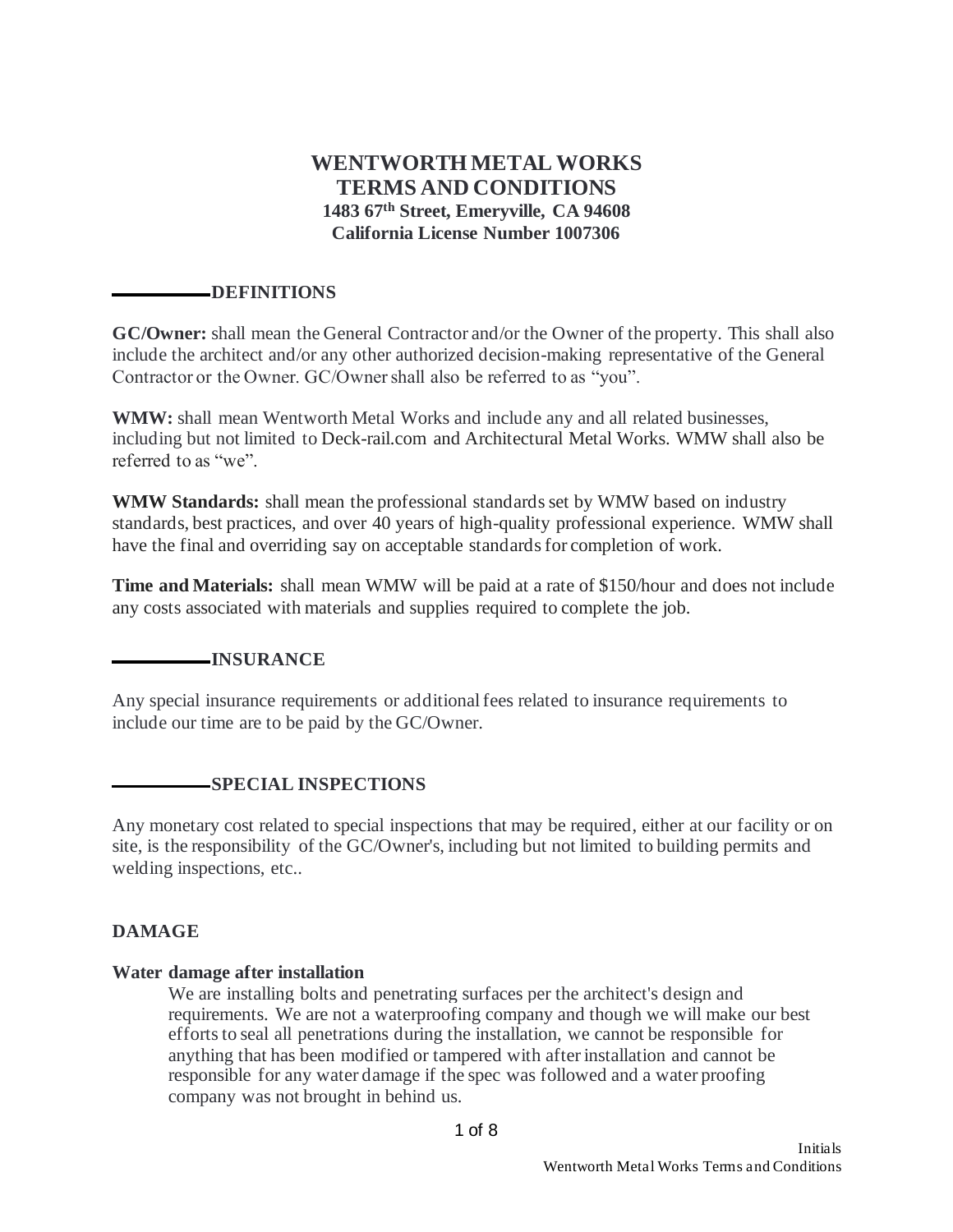#### **Damage to work area**

We are not liable for minor damages to surrounding work area. It is the GC/Owners responsibility to secure and protect the surrounding work area prior to starting work. GC/Owner is responsible for protecting our work from damage by others after installation. GC/Owner needs to provide onsite parking through the duration of installation.

# **QUALITY EXPECTATIONS**

#### **Steel**

We are following the American Steel Standards. Steel plate will come with a protective scale on both faces. Once we have cut the steel either by laser, water, or torch cutting, we will do clean up and edge work. If the parts are to receive any weldments, these areas will require grinding and blending, which can be time consuming depending on the quality level of finish you require. Because this quality is so subjective, specific finish work beyond WMW standards can be provided for on a time and materials basis. Further, there are seams, joints, and extrusion lines that are inherent in the production process, and these blemishes or marks in the metal cannot be removed. We are not responsible for them or the cost incurred for removing them. The particulars of the above may not be revealed until far into the submittal process requiring that a provision be allowed for adjustments in the final costs.

#### **Stainless**

316 stainless steel is the highest commercially available grade stainless on the market, standard is 304. 304 should be used in non-marine environment and 316 in wet and salty environment. Stainless steel is highly corrosion resistant. However, stainless steel is not stain-proof steel and in certain climate conditions it could discolor, tarnish, rust, "tea stain", etc. The good news is that it is treatable and cleanable unlike carbon steel and we do include one final cleaning at the end of installation. If we have to come back to clean it again, it will be at the owner's expense, on a time and material basis.

#### **Anodized aluminum**

Anodized aluminum installed meets the industry standard and cannot be otherwise rejected unless it does not meet the industry standard. We are following the AAMA 611 Class 1 specification.

### **Paint & powder coatings**

Paint and powder coated aluminum meets the industry standard and cannot be otherwise rejected unless it does not meet the industry standard. We are following AAMA Specifications for Painting Architectural Aluminum.

### **Wood Cap Rails**

Due to its lack of durability we do not recommend wood cap rails and are not responsible for its condition after installation. We highly recommend a metal rail cap and as of June 1, 2021 we no longer install wood cap rails on any of our rail systems. If you decide to move forward with a wood cap rail, we will provide you with our stock hardwood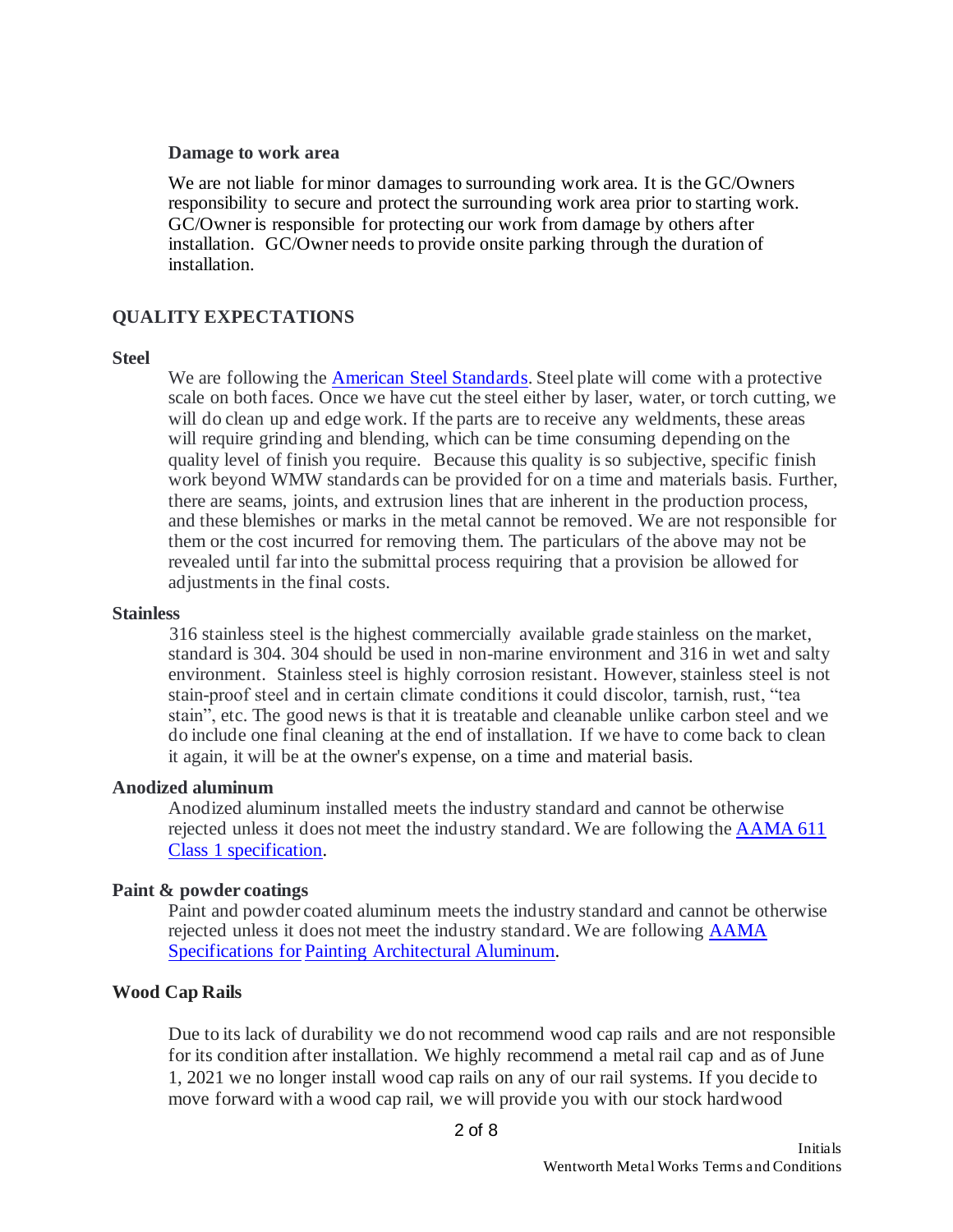handrails shapes for you to install if you wish. The wood is included in the base price quoted. Our stock shapes use Sapele, which is an African Mahogany wood. For guardrails the shape is 1-1/4" x 3". For stair handrails it is 1" x 2-1/8". For glass it is 1- 1/2" square profile. All wood caps are made to fit over and conceal the aluminum sub channel or sit on the glass. See section details on our spec page.

# **Glass Standards:**

Glass installation can only be rejected if any defects meet with allowable industry standards. ASTM International (American Society for Testing & Materials) is the basis for understanding glass and coating quality, allowable defects, and visual inspection criteria. We (and our glass manufacturer/supplier) are following the industry standards of ASTM C 1036-16 "standard specification for flat glass".

Understanding ASTM inspection criteria is necessary because it outlines things such as inspection distance, lighting requirements, inspections times etc. Below are some ASTM visual Inspection criteria:

- Glass shall be inspected in the central (see illustration and categories below) area in transmission at a distance of 5 feet from the observer, and in reflection at a distance of 10 feet from the observer.
- Glass shall be inspected in the border area in transmission and reflection at a distance of 10 ft from the observer.
- Glass must be inspected using a viewing angle of 90 degrees from the glass with suitable background light (daylight without direct sunlight or a range of  $500 - 1000$ ) foot lamberts.) If a lighting box is used as a light source, the diffusing plate shall be parallel to and at a distance of 10 ft from the glass.
- Inspection should not exceed viewing of more than 5 seconds for lites up to 6 square feet, 10 seconds for lites up to 35 sq ft, and 20 seconds for lites larger than 35 square feet, either in transmission or reflection.
- If defects are visible beyond what is allowable as listed by sizes (square feet) below using the inspection criteria, the glass may be rejected.



# **Glass Allowable Defects**

**1) Single (individual) lites up to 6 square feet**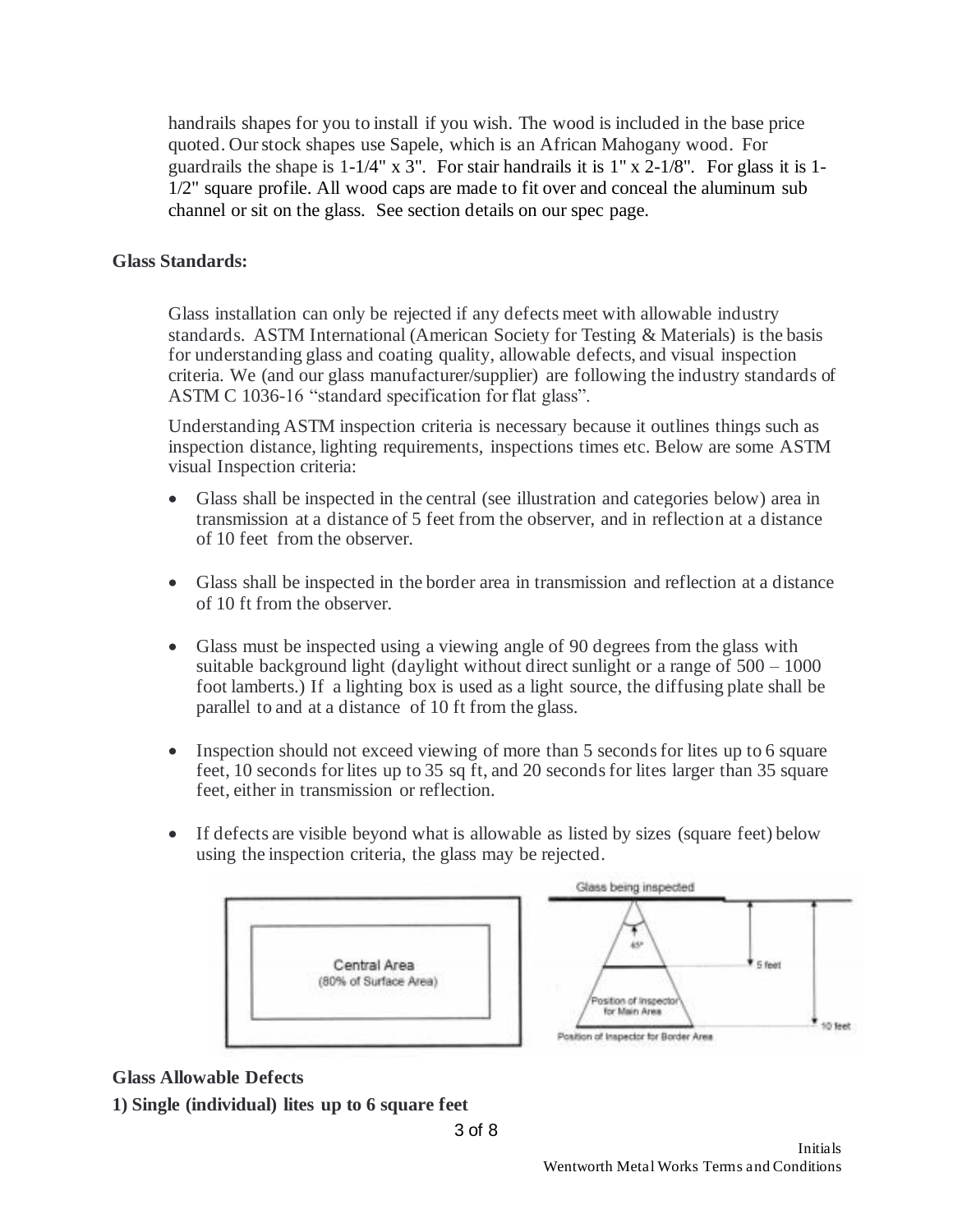- Scratches Viewable as stated above must be 1" or less. No more than 1 is allowed per lite.
- Debris, Dirt, Spots Viewable as stated above, must be 1/16" or less. No more than 1 is allowed per lite.
- Seeds, Bubbles, Knots, Stones Viewable as stated above, must be  $1/16$ " or less. No more than 1 is allowed per lite.
- No more than 1 total viewable defect as described above is allowed per lite.
- Shells No more than  $\frac{1}{4}$ " from edge less than  $\frac{1}{2}$  the thickness of the lite. No more than 1 per side.
- Chips No more than  $1/8$ " from the edge. No more than 1 per side.
- Coating Must be uniform on the lite inspected when viewed in transmission using the inspection criteria previously stated above.
- The border area is comprised of 2 inches plus  $\frac{1}{2}$ " from each edge of the lite. All other area is central area.

# **2) Single (individual) lites 6 to 35 square feet**

- Scratches Viewable as stated above must be 1" or less. No more than 2 are allowed per lite and must be separated by a minimum of 24 inches.
- Debris, Dirt, Spots Viewable as stated above, must be  $1/16$ " or less. No more than 2 are allowed per lite and must be separated by a minimum of 24 inches.
- Seeds, Bubbles, Knots, Stones Viewable as stated above, must be  $1/16$ " or less. No more than 2 are allowed per lite and must be separated by a minimum of 24 inches.
- No more than 2 total viewable defects as described above are allowed per lite.
- Shells No more than  $\frac{1}{4}$ " from edge less than  $\frac{1}{2}$  the thickness of the lite. No more than 1 per side.
- Chips No more than 1/8" from the edge. No more than 1 per side.
- Coating Must be uniform on the lite inspected when viewed in transmission using the inspection criteria previously stated above.
- The border area is comprised of 4 inches plus  $\frac{1}{2}$ " from each edge of the lite. All other area is central area.

# **3) Single (individual) lites over 35 square feet**

- Scratches Viewable as stated above, must be 1" or less. No more than 3 are allowed per lite and must be separated by a minimum of 24 inches.
- Debris, Dirt, Spots Viewable as stated above, must be  $1/16$ " or less. No more than 3 are allowed per lite and must be separated by a minimum of 24 inches.
- Seeds, Bubbles, Knots, Stones Viewable as stated above, must be 1/16" or less. No more than 3 are allowed per lite and must be separated by a minimum of 24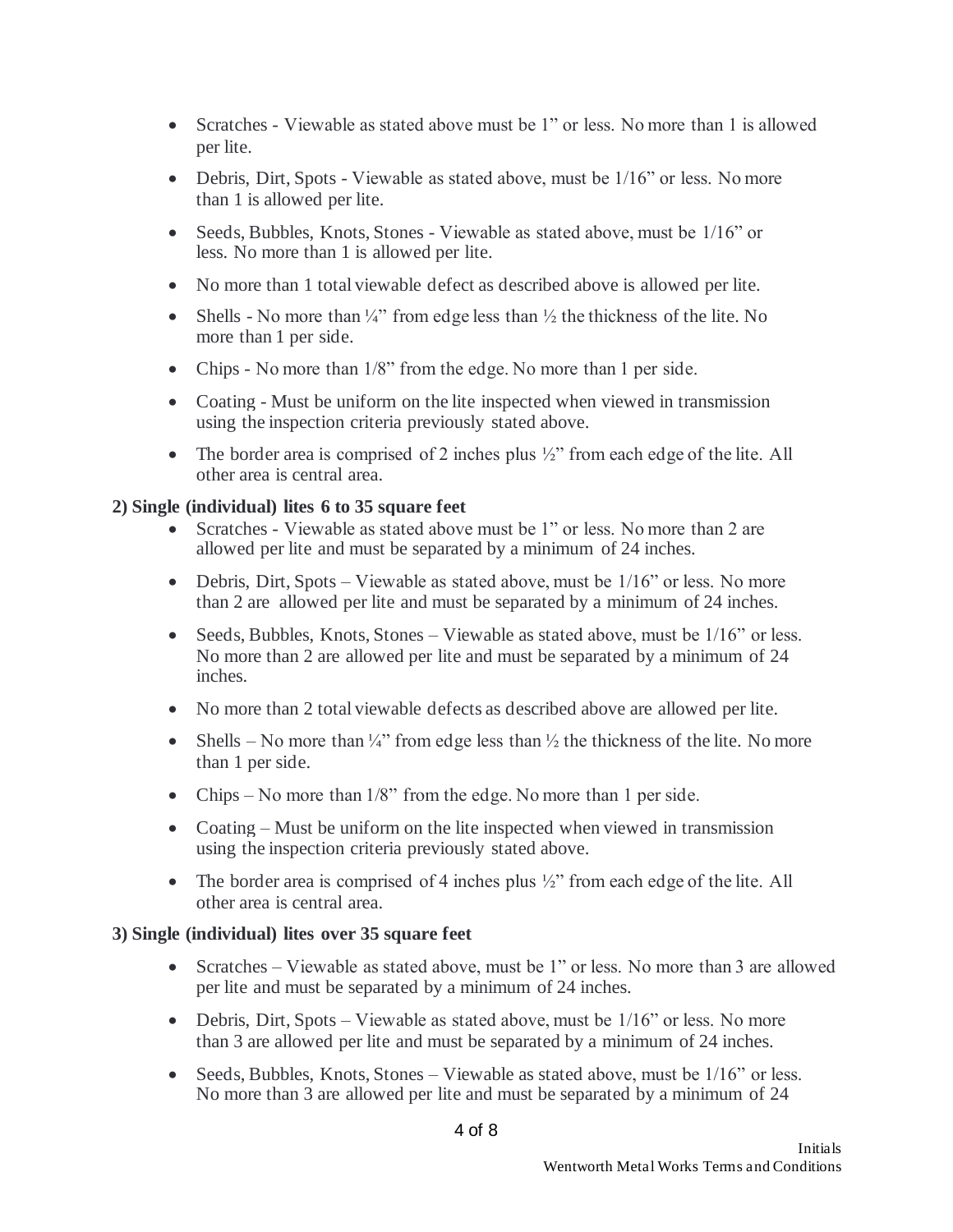inches.

- No more than 3 total viewable defects as described above are allowed per lite.
- Shells No more than  $\frac{1}{4}$ " from edge less than  $\frac{1}{2}$  the thickness of the lite. No more than 1 per side.
- Chips No more than 1/8" from the edge. No more than 1 per side.
- Coating Must be uniform on the lite inspected when viewed in transmission using the inspection criteria previously stated above.
- The border area is comprised of 6 inches plus  $\frac{1}{2}$ " from each edge of the lite. All other area is central area.



Only two defects per lite allowed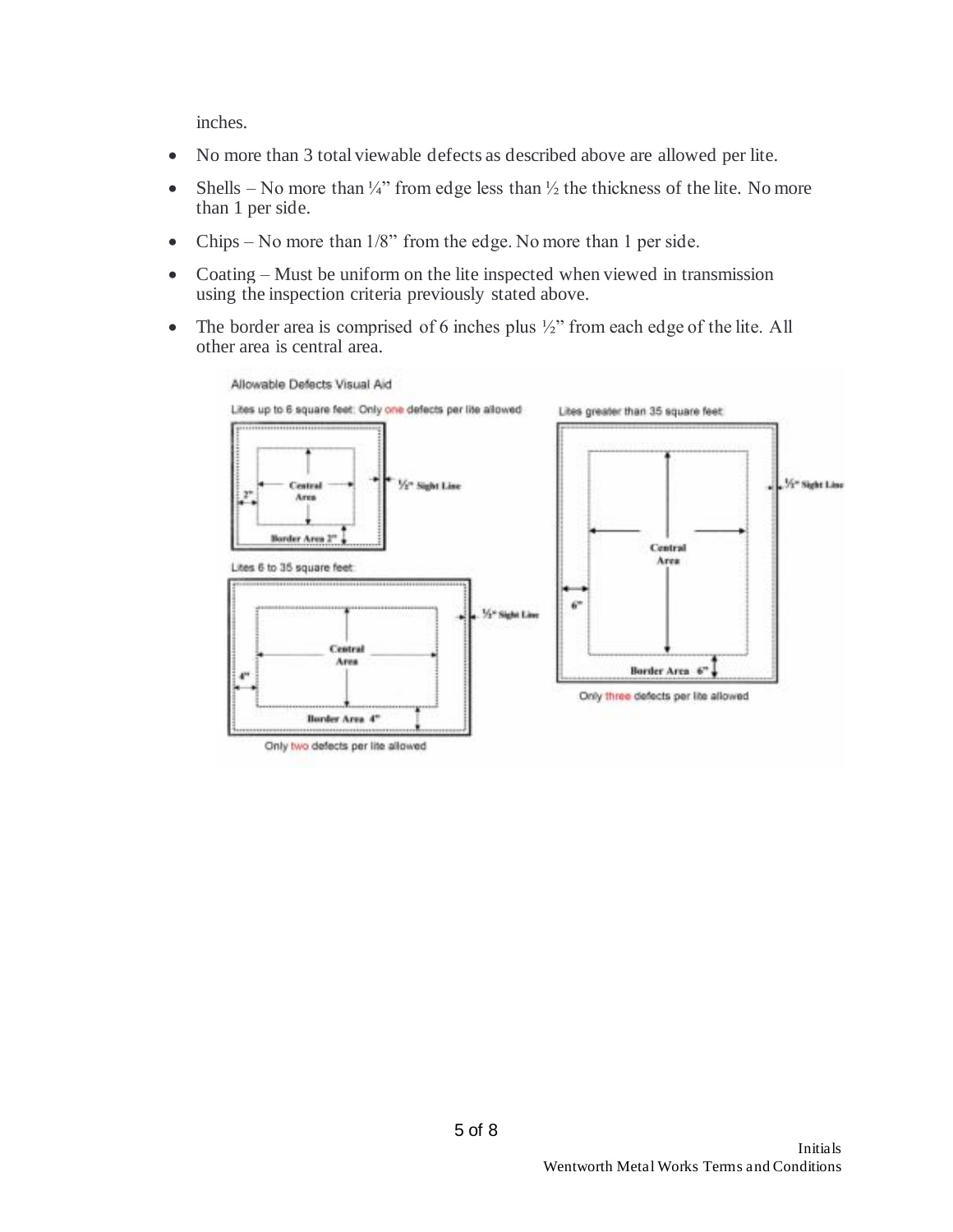#### Understanding Glass Chips and Shells



If the client wants a panel of glass replaced because of a blemish that is allowable by the industry standard but not up to the clients' satisfaction, the piece of glass can be replaced at owners' expense on time and materials, if time permits based on our schedule. At no time will WMW pay for glass or labor to switch a piece of glass unless the glass manufacturer approves of a defect and pays for the replacement piece of glass. In that case WMW will remove and replace at our expense.

#### **Glass Installations**

WMW has, at their whole discretion, the final say on how glass is positioned, i.e. related to spaces between glass and glass installation will meet WMW standards.

# **Base Shoe Glass**

The base shoe railing system requires a minimum thickness of  $\frac{1}{2}$ " clear tempered glass.

Due to building code requirements, glass can be spaced from code compliance dimensions of not more than 4" clear space and/or down to our minimal allowable space of 1". We recommend, and will show on our standard shop drawings a  $1-\frac{1}{2}$ " minimum space between panes of glass typically, with a 3" clear space at ends of glass where they end at a wall. At ninety-degree turns in glass we recommend the same 1-1/2" space as shown on our typical standards for glass spacing.

Where glass is installed for transitional conditions, typically related to stairs or ramps, glass spaces are configured as shown as they need to be spaced in a manner that the 1-1/2" top rail cap will transition seamlessly. In these situations, there is no choice on how the glass is installed. These WMW standards are our guidelines and regardless of what may be shown or specified by architects, or others, WMW has the overriding say on what an acceptable spacing is.

This controlling factor is due to allowable dimensional differences within the glass manufacturers tolerances and site conditions. Adjustments or replacement of glass after they are

6 of 8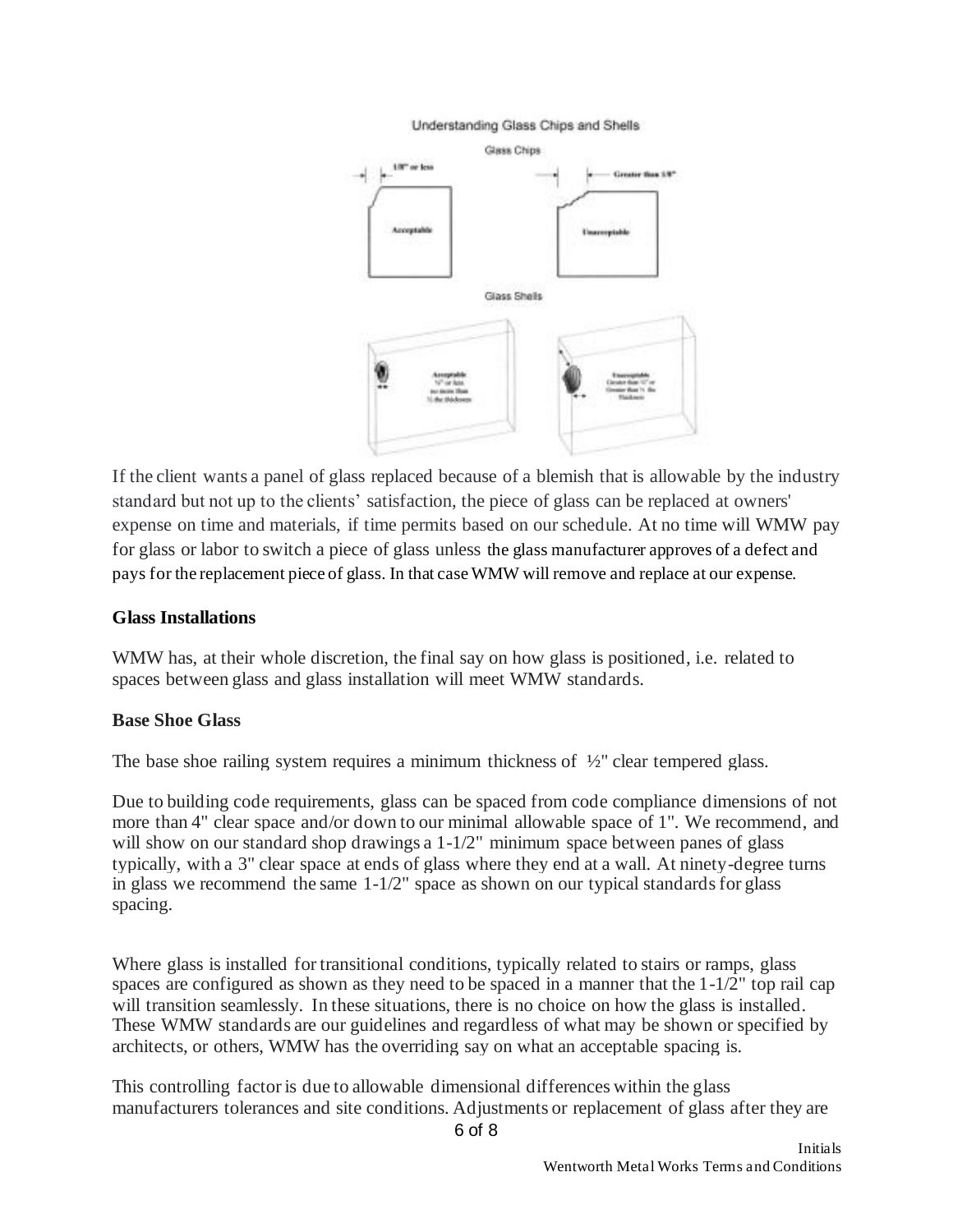installed can only be replaced at the owner's expense, on a time and material basis, if time permits based on our schedule.

# **Glasslock Glass**

The Glasslock railing system requires 3/8" clear tempered glass. The way the glass is configured is different than the base shoe. The post next to the end of the run by the house is set 7" to center away from the wall leaving the glass hanging out four inches with a 2 inch clear space at the wall. That is the typical detail. At the corners the posts are spaced 12" each way away from the center of corner with the glass cantilevering out to where it is kitty corner to each other with a 1-1/2" minimum space between the two pieces of glass.